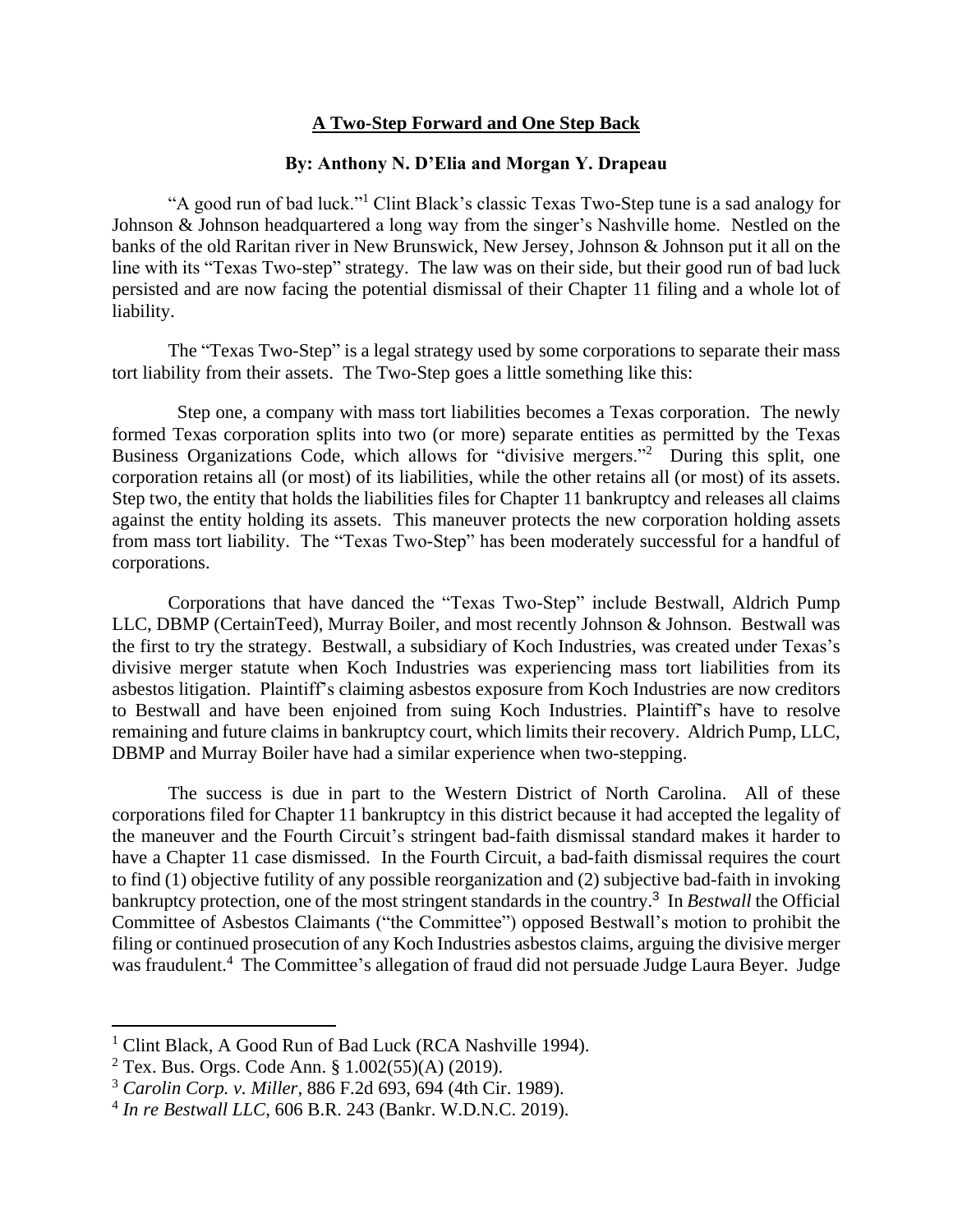Beyer granted Bestwall's motion and side-stepped the issue of whether Bestwall's Two-Step was a fraudulent filing by stating,

> Texas has adopted the Uniform Fraudulent Transfer Act . . . and fraudulent transfer law is also a part of the bankruptcy code. If a debtor used the Texas statute to commit a fraudulent transfer – creating the harm that the Committee complains of – such law would be available to address such acts.<sup>5</sup>

In response to the Court's holding, the Committee filed suit against Bestwall appealing their bankruptcy filing. While this slows Bestwall's bankruptcy proceedings—Koch Industries is no longer strapped with pending asbestos litigation and if the bankruptcy filing is found to be fraudulent, the years it takes to resolve the appeal can reduce future settlement figures. A win for Bestwall no matter the resolution.

Koch Industries' experience with the Texas Two-Step is an enticing proposition for any corporation facing mass tort liabilities. However, that song may have been overplayed in the Western District of North Carolina. Johnson & Johnson was the most recent corporation that tried the Two-Step. Faced with over 38,000 lawsuits based on alleged injuries from the company's baby powder. The claimants allege Johnson & Johnson's talc contained asbestos, which caused ovarian cancer and mesothelioma.

In the face of this litigation Johnson  $\&$  Johnson took the first step and turned Johnson  $\&$ Johnson Consumer Inc., ("Old JJCI"), into two new corporate entities in Texas. The first entity is LTL Management LLC ("LTL"), holding \$2 Billion in assets and all of Old JJCI's liabilities from the baby powder claims. The second entity is Johnson & Johnson Consumer Inc. ("New JJCI") which holds the rest of Old JJCI's assets.<sup>6</sup> After the division, LTL converted into a North Carolina limited liability company and filed for bankruptcy two days after its formation. Johnson & Johnson together with LTL has requested the baby powder lawsuits be frozen while the bankruptcy filing is reviewed. Relying on *Bestwall*, Johnson & Johnson anticipated smooth moves in North Carolina, but the case got transferred to New Jersey, near Johnson & Johnson's headquarters.

Johnson & Johnson's attempt at two-stepping was widely publicized and widely criticized. Lawmakers condemned the use of bankruptcy courts by non-bankrupt corporations. Senator Warren even used twitter to make a statement tweeting, "[a]nother giant corporation is abusing our bankruptcy system to shield its assets and evade liability for the harm it has caused people across the country." Plaintiff's lawyers across the nation have denounced the dance following the Committee, calling the move fraudulent and illegal. This widely publicized criticism is likely what lead to Johnson & Johnson's transfer.

In his order, Judge Craig Whitley of the Western District of North Carolina's Bankruptcy Court seemed somewhat suspicious of Johnson & Johnson's bankruptcy filing. In an unusual fashion, the Court ordered a Rule to Show Cause as to why venue should not be transferred to the

<sup>5</sup> *Id.* at 252.

<sup>6</sup> *See In re LTL Mgmt. LLC*, No. 21-30589, 2021 WL 5343945, at \*7 (Bankr. W.D.N.C. Nov. 16, 2021).